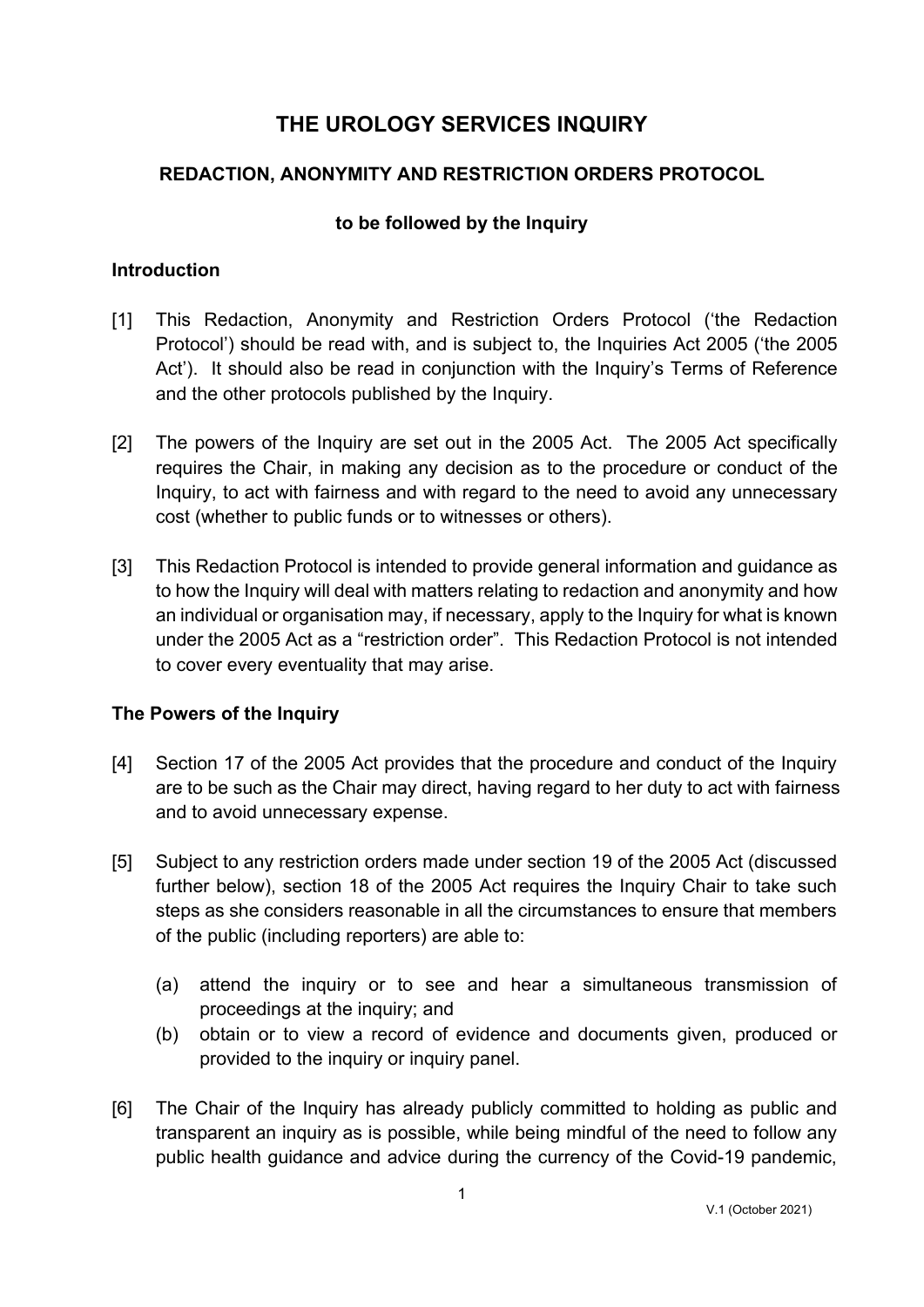should any such factors continue to be relevant during the oral hearing stage of the inquiry. It is for this reason that, while arrangements may be made for public attendance at oral hearings, the focus will be on the streaming of the oral hearings via the internet, as well as the publication of the transcript from each day of the hearings (alongside the documents examined by the Inquiry during each relevant day's hearings).

- [7] The Chair intends to hold the hearings involving the giving of evidence by families and patients in private. Appropriately redacted transcripts will be made available on the website as soon as practicable. Similarly, the Chair intends to anonymise those patients and families who provide evidence to the Inquiry and will designate each with a cipher.
- [8] Therefore, the Chair of the Inquiry intends to exercise her statutory powers to make restriction orders in only some very limited, but necessary, circumstances.
- [9] Section 19 of the 2005 Act provides the Chair with power to make a restriction order in relation to:
	- (a) attendance at the Inquiry; and/or
	- (b) disclosure or publication of any evidence or documents given, produced, or provided to the Inquiry.
- [10] This means that, through the 2005 Act, the Inquiry can, as necessary, take steps to:
	- (a) protect the identity of witnesses appearing before it by the regulation of who can attend the Inquiry's public hearings; and
	- (b) prevent, or limit, the publication of information given to the Inquiry in whatever form.

### **The considerations relevant to the making of a restriction order**

- [11] The Chair's power to make a restriction order is limited to imposing restrictions which:
	- (a) are required by any statutory provision, enforceable EU obligation, or rule of law; or
	- (b) she considers to be conducive to the Inquiry fulfilling its terms of reference or to be necessary in the public interest, having regard in particular to the following:
		- i. the extent to which any restriction on attendance, disclosure, or publication might inhibit the allaying of public concern;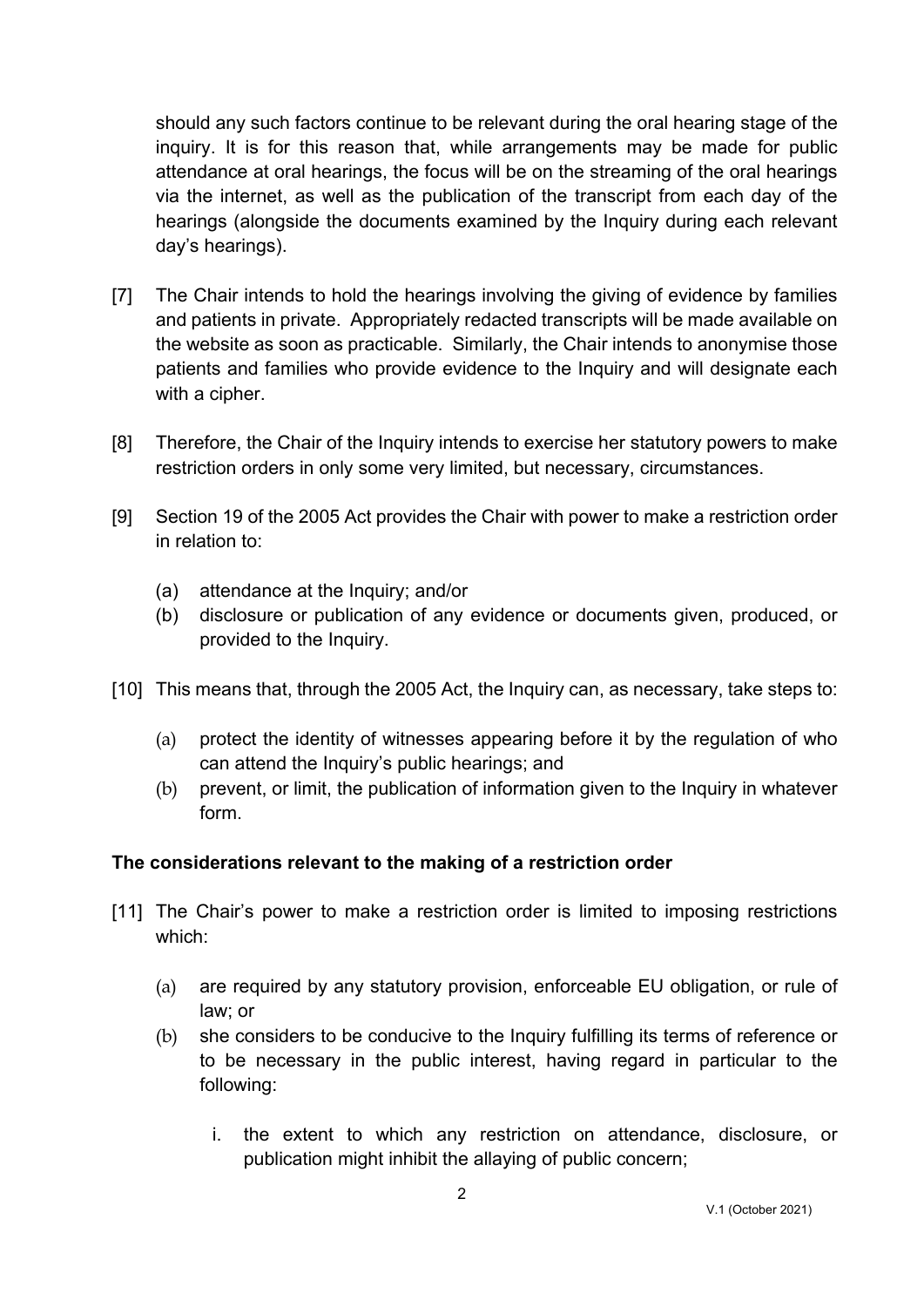- ii. any risk of harm or damage that could be avoided or reduced by a restriction (where "harm or damage" is defined as meaning death or injury, damage to national security or international relations, damage to the economic interests of the United Kingdom or of any part of it, or damage caused by the disclosure of commercially sensitive material);
- iii. any conditions as to confidentiality subject to which a person acquired information which that person is to give to the Inquiry; and
- iv. the extent to which not imposing the restriction would be likely to cause delay or to impair the efficiency or effectiveness of the Inquiry or otherwise to result in additional cost.
- [12] Having considered the legal obligations which she is under, and the particular circumstances and needs of the Inquiry, the Chair has decided, at this stage, to make a general restriction order, which is discussed further below.

# **The intention of the Inquiry in relation to the limited redaction of some documents provided to it and which the Inquiry will publish in due course**

- [13] The Chair has made a general restriction order, Restriction Order No. 1 of 2021, which provides for redaction in respect of personal or irrelevant information within documentation received by the Inquiry which the Inquiry intends to publish in due course.
- [14] Pursuant to this restriction order, the Inquiry will redact from documents to be published by the Inquiry:
	- (a) The names of families and patients (cipher will be designated);
	- (b) Personal information of other individuals such as addresses, telephone numbers, dates of birth, national insurance numbers, health and care numbers, etc., or any other information from which the identity of an individual could be discerned, save to the extent that the Chair of the Inquiry considers the personal information of sufficient evidential value to justify publication by the Inquiry; and/or
	- (c) Material which the Inquiry considers irrelevant, and which it consequently considers should be redacted, in documents which contain otherwise relevant material.
- [15] This will mean that the information which is subject to Restriction Order No. 1 of 2021 will be blacked out in any versions of those documents which are published by the Inquiry. It will also then not be permissible for anyone to publish the information which lies behind the redactions in connection with the Inquiry or in any publication relating to the Inquiry.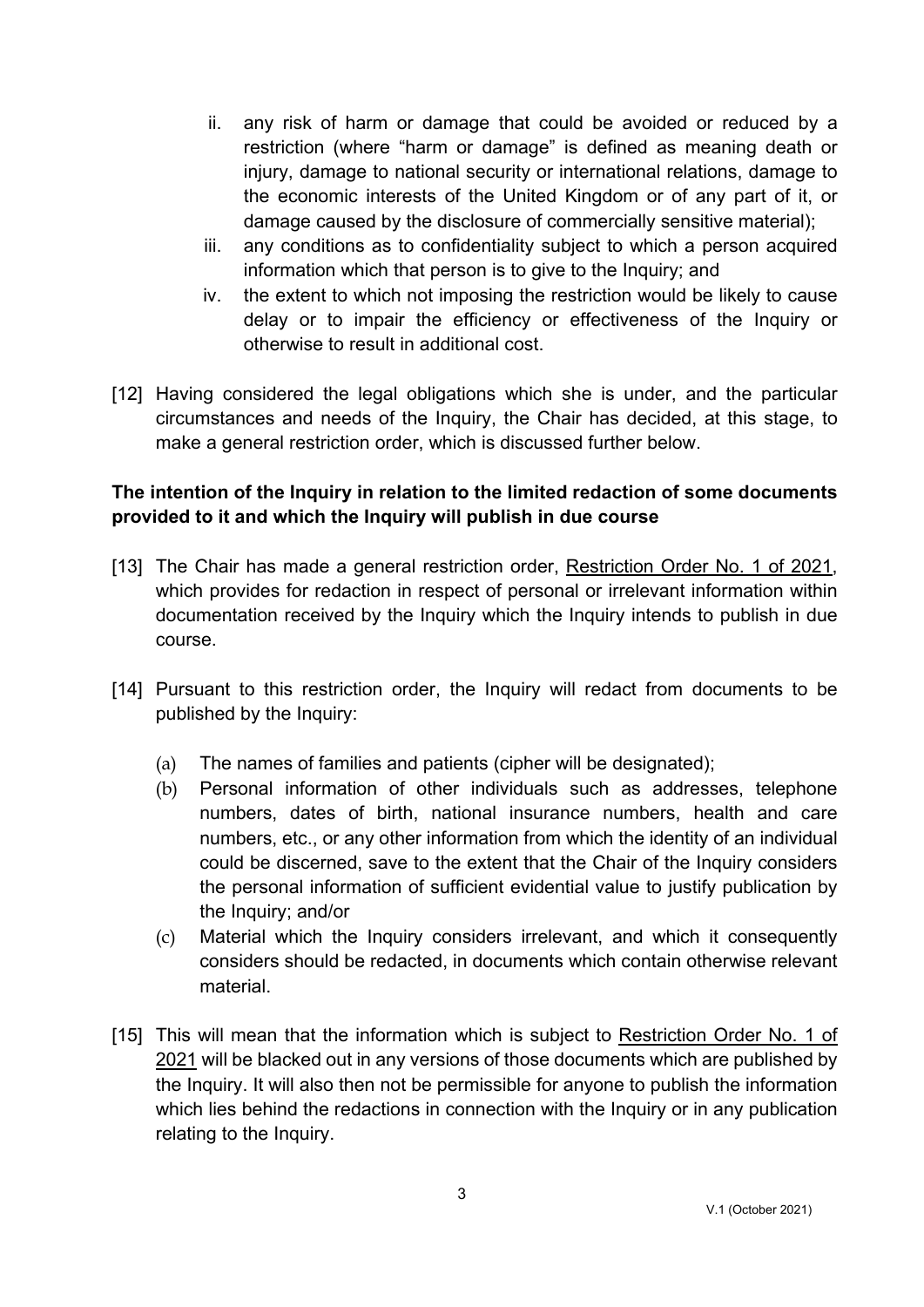- [16] The reason for this limited restriction on what the Inquiry will ultimately publish from the material it receives is to protect the personal information of individuals, other than their names, which it is not necessary to place in the public domain.
- [17] It is also to ensure that material which the Inquiry does decide to publish is that which is relevant to the Inquiry's Terms of Reference and its investigation. It is the case that some documents which contain relevant information (and which the Inquiry will publish) also, for some reason, contain additional information which is irrelevant. It is only the information which the Inquiry considers to be irrelevant which will be redacted for that reason. The Inquiry will of course have seen all of the contents of the document; and it is the Inquiry which will decide what portions of the content of a document are relevant or not.
- [18] Restriction Order No. 2 of 2021 makes provision in respect of investigative information within documentation received by the Inquiry which the Inquiry intends to publish in due course. Pursuant to it, the Inquiry will redact from documents to be published by the Inquiry certain investigative information the disclosure of which, in the Inquiry's view, would be prejudicial to the public interest.
- [19] This will mean that the information which is subject to Restriction Order No. 2 of 2021 regarding investigative information will be blacked out in any versions of those documents which are published by the Inquiry. It will also then not be permissible for anyone to publish the information which lies behind the redactions in connection with the Inquiry or in any publication relating to the Inquiry.
- [20] The reason for this limited restriction on what the Inquiry will ultimately publish from the material it receives is to protect the integrity of ongoing investigations, and the investigative process generally, in relation to complaints made to appropriate authorities. The Inquiry wishes to avoid a situation where disclosure of information by it impedes an ongoing investigation (including, but not limited to, its own investigative work). The Inquiry also recognises that a person who makes a complaint or provides potentially relevant information to the appropriate authorities, in the expectation that it will be treated confidentially, has an interest in maintaining that confidentiality; and that there is a wider public interest in not deterring individuals from coming forward to make complaints or providing potentially relevant information. Where it is considered necessary in the public interest, or conducive to the Inquiry fulfilling its own terms of reference, the Inquiry will redact information falling within this category.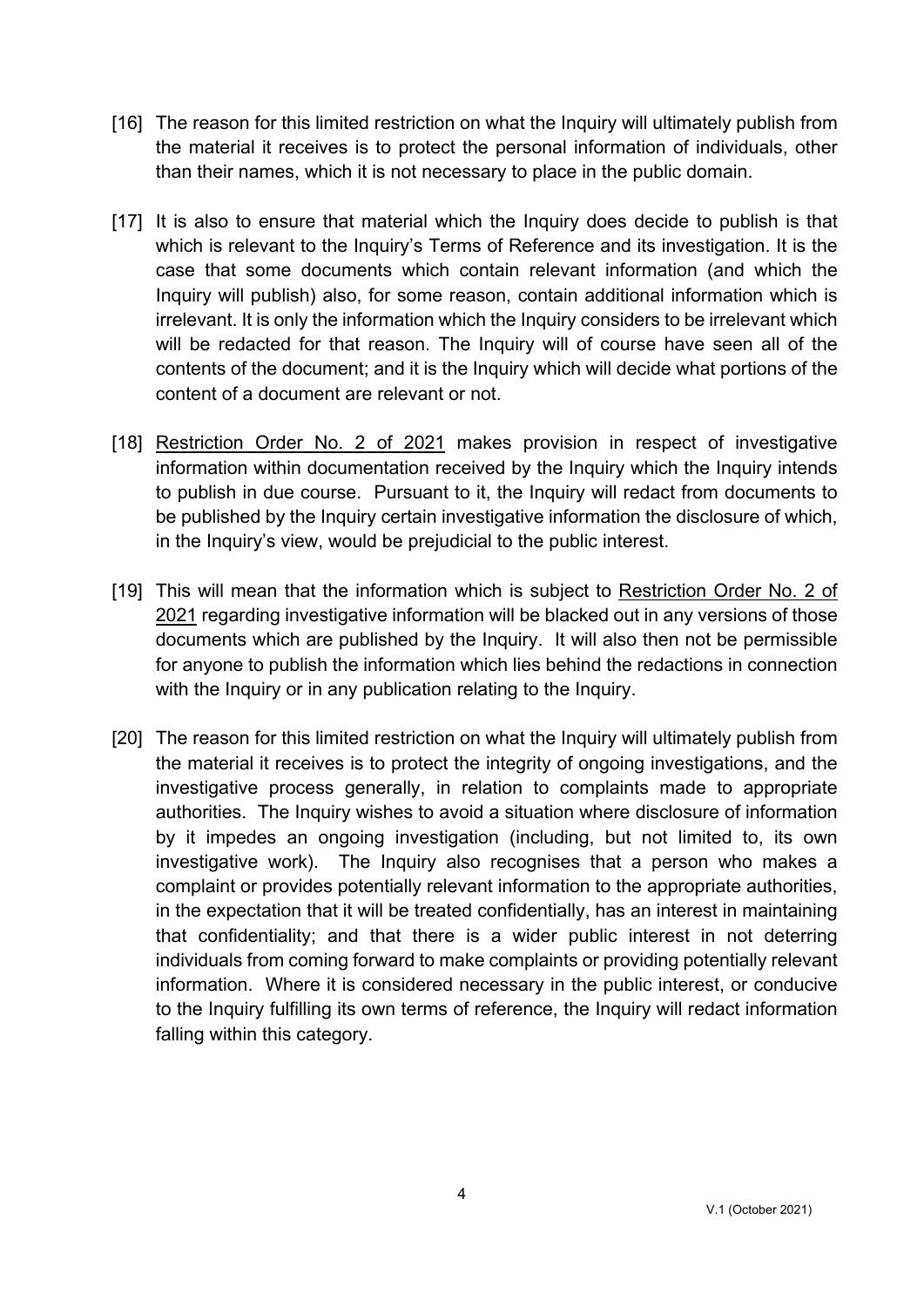## **The intention of the Inquiry in relation to material gathered by it which it provides to others**

- [21] The Chair has made a further restriction order, Restriction Order No. 3 of 2021, prohibiting anyone who receives documentation from the Inquiry from publishing that documentation in any way (save that they may show it to their legal representative) without first obtaining the consent in writing of the Chair of the Inquiry.
- [22] This restriction order only relates to documentation provided to an individual or organisation by the Inquiry. It does not apply to an individual or organisation's own documents. An individual or organisation is at liberty to deal with their own documents in the normal way, even if they have provided a copy to the Inquiry. It is copies of material received from the Inquiry which are covered by the terms of this restriction order.
- [23] The purpose of Restriction Order No. 3 of 2021 is to ensure that those who receive documentation from the Inquiry, for Inquiry purposes, handle that material in the appropriate way. The Inquiry has indicated that it will publish the material it gathers at the appropriate time. That is the responsibility of the Inquiry and not of those who receive material from the Inquiry.

# **The intention of the Inquiry in relation to witness statements produced on foot of requests made by it**

- [24] The Chair has also made a further restriction order, Restriction Order No. 4 of 2021, prohibiting anyone who is required to provide a witness statement to the Inquiry from publishing that witness statement in any way beyond its provision to the Inquiry.
- [25] A public inquiry must be free to conduct its investigations in the manner it considers best suited to completing the tasks set for it by its Terms of Reference. This includes publishing evidence when it is the right time for the Inquiry to do so. The Inquiry would be hampered in its work if statements which it seeks from individuals were being published randomly by those persons or others, and other than at the time the Inquiry has considered is in the best interests of the Inquiry's work.
- [26] The Inquiry will, during the course of its work, publish witness statements obtained by it. The Inquiry will do so as and when it considers it appropriate to do so in the furtherance of its Terms of Reference.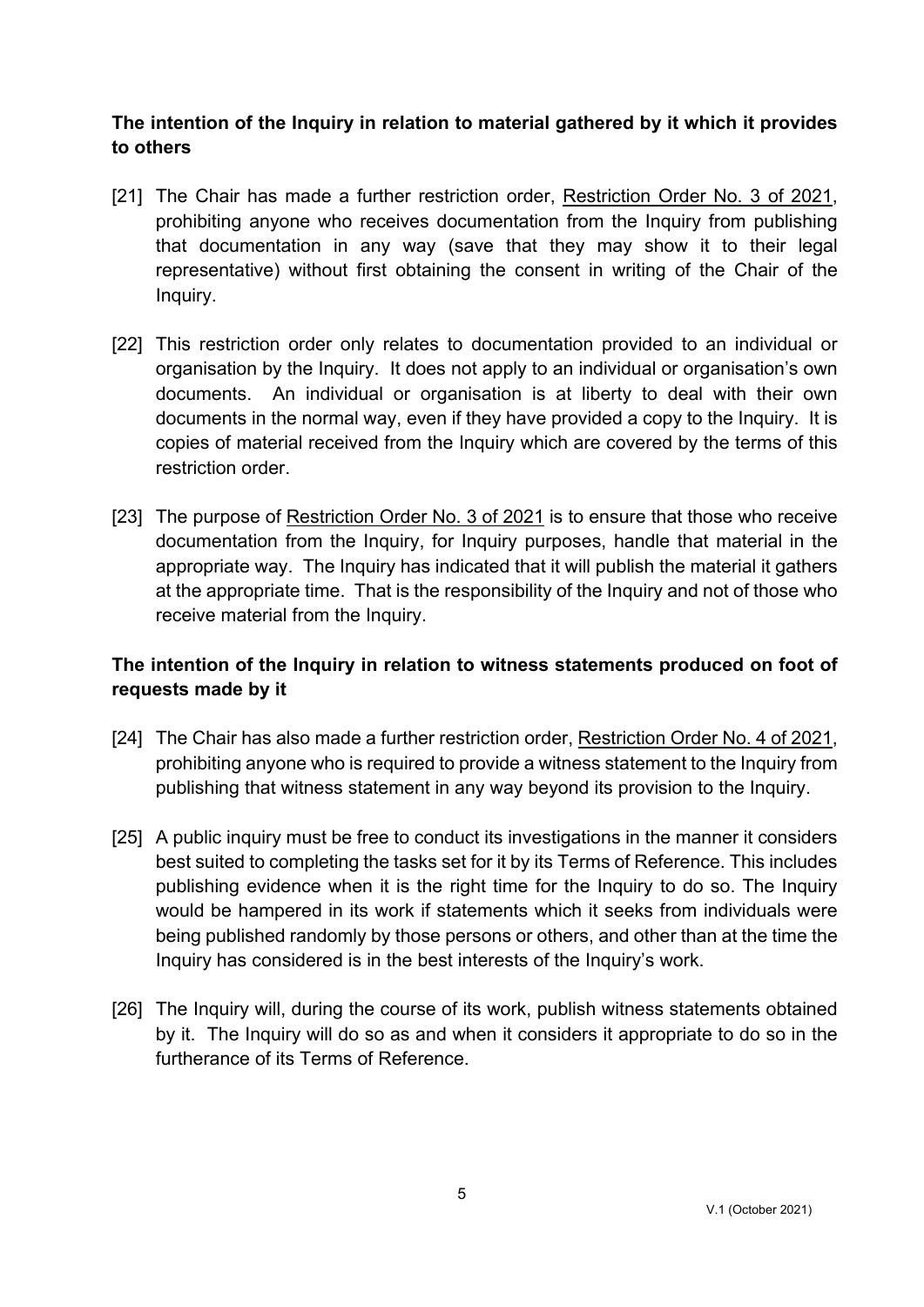### **The intention of the Inquiry in relation to anonymity and the use of designations**

- [27] This Inquiry is a public inquiry. However, the Chair recognises that it may be necessary, in certain circumstances, for individuals to be given anonymity by the Inquiry. As stated at para [7] above, and pursuant to para (a) of Restriction Order No, 1 of 2021, the Chair intends to anonymise those patients and families who provide evidence to the Inquiry and will assign each a designated cipher. Those individuals may choose to waiver their right to anonymity and will be asked to do so in writing for the purposes of Inquiry proceedings and for the press.
- [28] In addition to families and patients, the Inquiry is also cognisant that individuals who provide potentially relevant information and evidence to the Inquiry may wish to do so anonymously. The Chair has decided, therefore, that individuals seeking to provide information to the inquiry shall be permitted to request anonymity from the public aspects of the Inquiry and to be designated a cipher. The Chair will consider each application on its merit and may seek further information, including the views of Core or Enhanced Participants, before making a decision.
- [29] If an individual is successful in making an application for anonymity, this will mean that their name and any other identifying feature will be anonymised and designated a cipher as a public identifier of them in published documents and in its public hearings. [*This may also include preventing their appearance from being made known to be public at any public hearings*.] The Chair will keep any grant of anonymity under review throughout the duration of the Inquiry.
- [30] The Core Participants will be provided with the names and identifying features of these individuals subject to the application of the Restrictions Orders made by the Chair. Any party granted Enhanced Participatory Rights may be permitted access to this information by the Chair as deemed necessary to enable their participation in the Inquiry. Their use of this information will also be subject to the application of the Restrictions Orders made by the Chair.

### **Applications for the making of a restriction order**

- [31] It may be that an individual or organisation will wish to apply to the Chair for the making of a restriction order during the course of the Inquiry.
- [32] Examples of what could conceivably be covered by a restriction order include:
	- (a) The non-disclosure of part or all of a document;
	- (b) The non-publication of part or all of a particular document;
	- (c) That certain individuals or groups of individuals be excluded from the Inquiry proceedings while a witness is giving their evidence;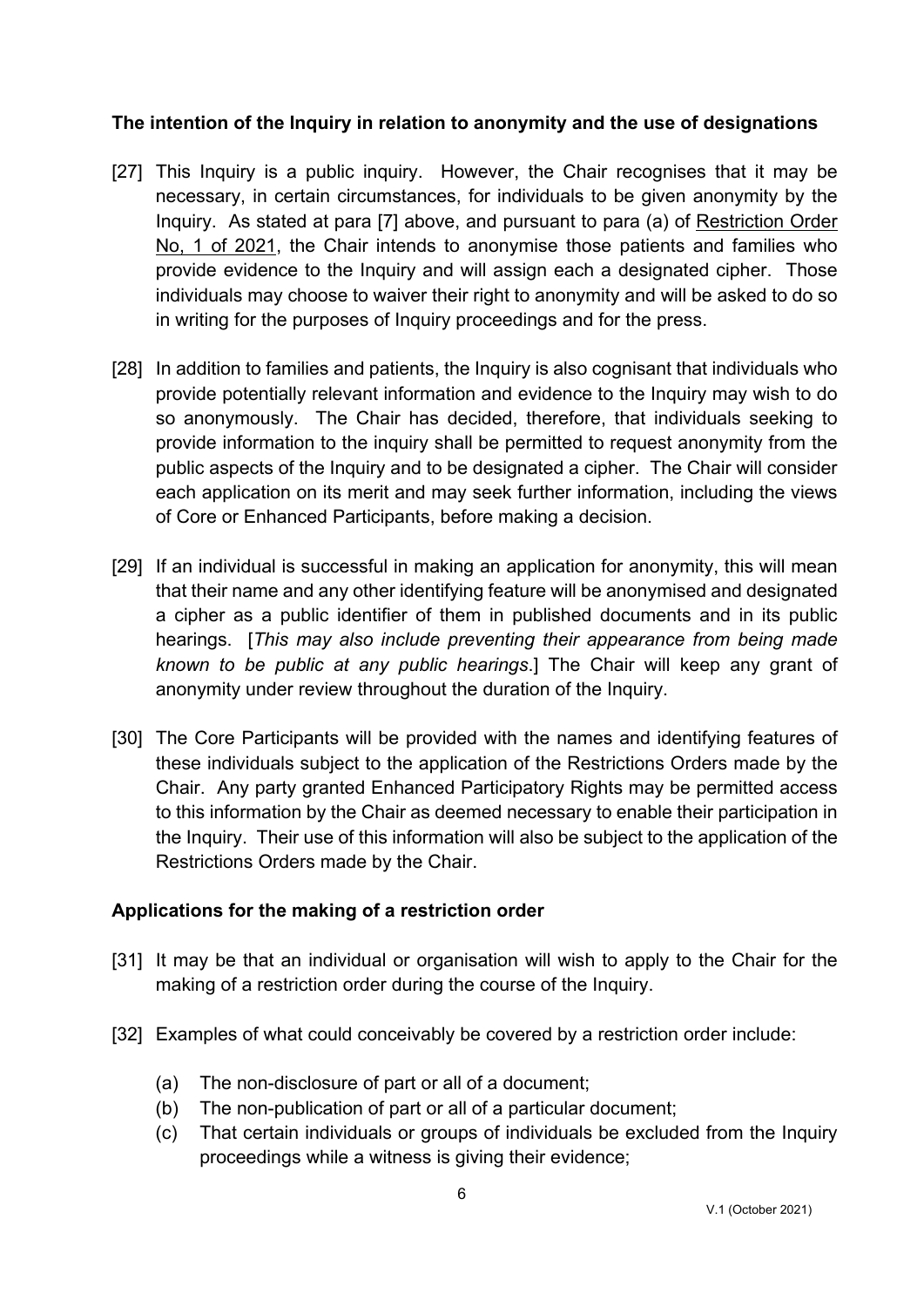- (d) That a witness's evidence be given in a closed hearing; and
- (e) That nothing relating to a witness or their evidence is published in newspapers, television, or on the internet (including on social media).
- [33] If a person wishes to apply for a restriction order of some kind then they should do so in writing to the Solicitor to the Inquiry. The application should include:
	- (a) The name, address, and contact information of the applicant;
	- (b) Specific details of what restriction or restrictions the Inquiry is being asked to make;
	- (c) Particulars of why the Inquiry is being asked to make those restrictions; and
	- (d) Representations addressing the criteria which the Chair has to apply when deciding whether to make a restriction order and why it is said that those criteria are met in respect of the application.
- [34] Applications should be sent to the Solicitor to the Inquiry, Anne Donnelly, preferably by email to anne.donnelly@usi.org.uk or, if that is not possible, by post to the **Urology Services Inquiry, 1 Bradford Court, Belfast, BT8 6RB**.
- [35] The Chair of the Inquiry will then consider the application. If the Chair considers that, on foot of an application, a restriction order is justified in the manner requested, then a restriction order will be made by the Chair and the applicant will be notified of that decision.
- [36] If the Chair considers that a restriction order is not justified, or is justified but not in the manner requested, then the Inquiry may engage further with the applicant about what the Inquiry is minded to do and may request that the applicant make further representations to it in relation to the application. If necessary an oral hearing may be required before a final decision is made.
- [37] It may be, particularly if an application relates to some evidence which has been provided to the Inquiry, and the order sought would entail the withholding of evidence from the public, that the Chair will need to disclose the application and/or that evidence to another individual in order to properly determine the application. If that is necessary then the Chair will first afford the applicant an opportunity to make representations about whether that evidence should be disclosed to the other individual before deciding to do so.
- [38] It should be noted that if anyone is shown evidence by the Inquiry which is the subject of a restriction order application, this evidence will be provided to them only on the basis that they are subject to a legal duty of confidence to the person who produced the evidence to the Inquiry which, if breached, may lead to a civil action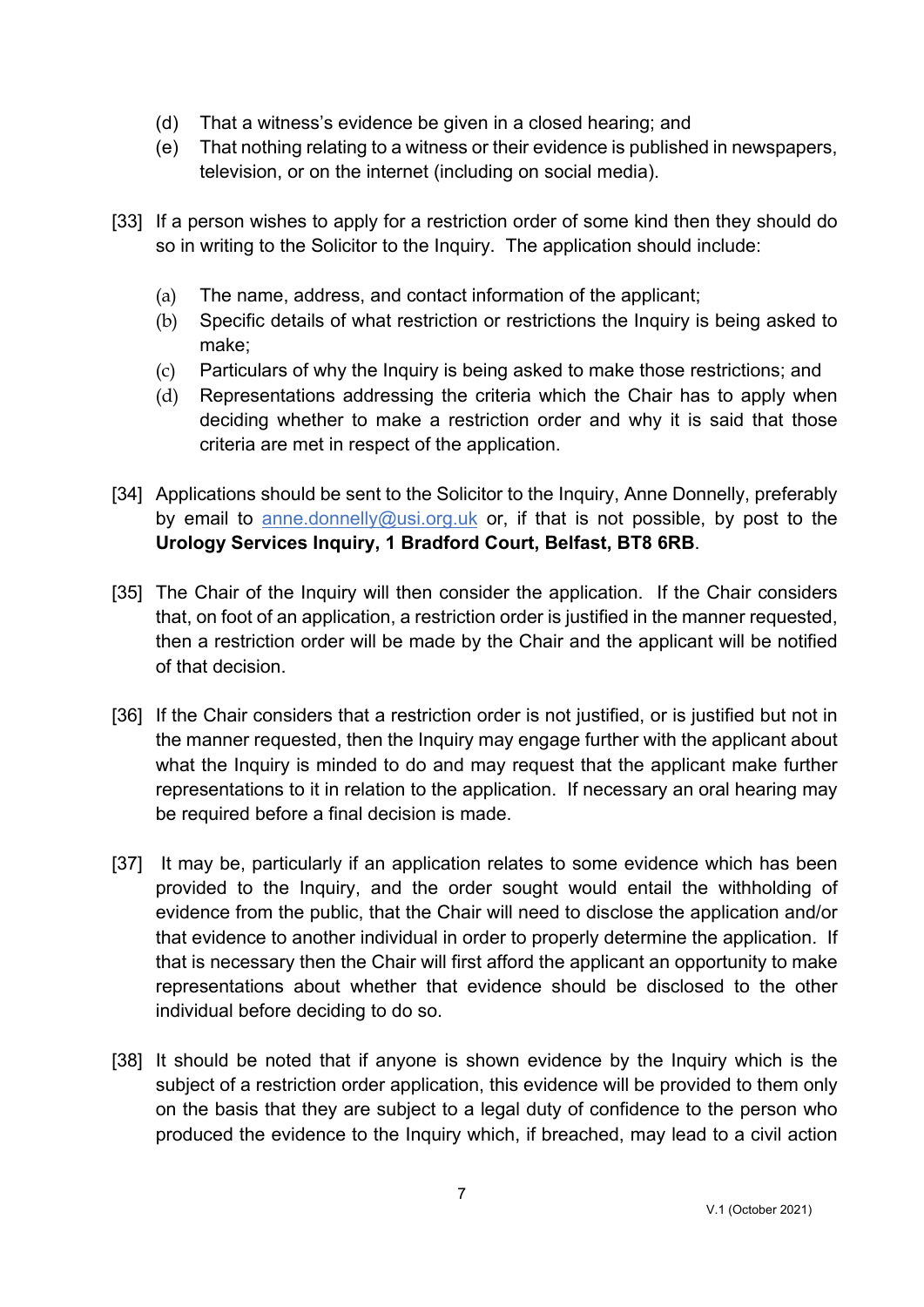for breach of confidence. This is in addition to the legal obligations arising from Restriction Order No 3 of 2017, discussed above.

[39] If it is determined that the making of a restriction order in some form is appropriate, then a restriction order will be made by the Chair. Either way, the applicant for such an order will be notified of the Chair's decision in relation to the application.

#### **Power to vary or revoke a restriction order**

- [40] The Inquiry intends that restriction orders made by it will continue in force indefinitely unless the Chair varies or revokes a restriction order under section 20(4) of the Act.
- [41] If someone wishes to apply to the Inquiry for the variation or revocation of any restriction order then the application should be made in writing. The application should be sent to the Solicitor to the Inquiry, Anne Donnelly, preferably by email to anne.donnelly@usi.org.uk or, if that is not possible, by post to the **Urology Services Inquiry, 1 Bradford Court, Belfast, BT8 6RB**.
- [42] The Chair will then consider the application. If the Chair deems it necessary she may invite submissions from others who would be affected by the application to vary or revoke. It may be, particularly if the application relates to some evidence which has been provided by the applicant to the Inquiry, and which has been withheld from the public on foot of a restriction order, that the Chair will need to disclose that evidence to another individual in order to properly determine the application. If that is necessary then the Chair will first afford the relevant parties an opportunity to make representations about whether that evidence should be disclosed to the other individual before deciding to do so.
- [43] It should again be noted that if anyone is shown evidence which is the subject of an application to vary or revoke a restriction order then that will be shared only on the basis that they are subject to a legal duty of confidence to the person who produced the evidence to the Inquiry which, if breached, may lead to a civil action for breach of confidence. This is in addition to any obligations arising from the restriction order itself to which the material is subject.
- [44] If it is determined that a restriction order is to be varied or revoked then the Chair will do that. Either way, the applicant for variation or revocation will be notified of the Chair's decision in relation to the application.
- [45] The Chair has power at any time to revoke or vary any restriction order made by her.

#### **Review**